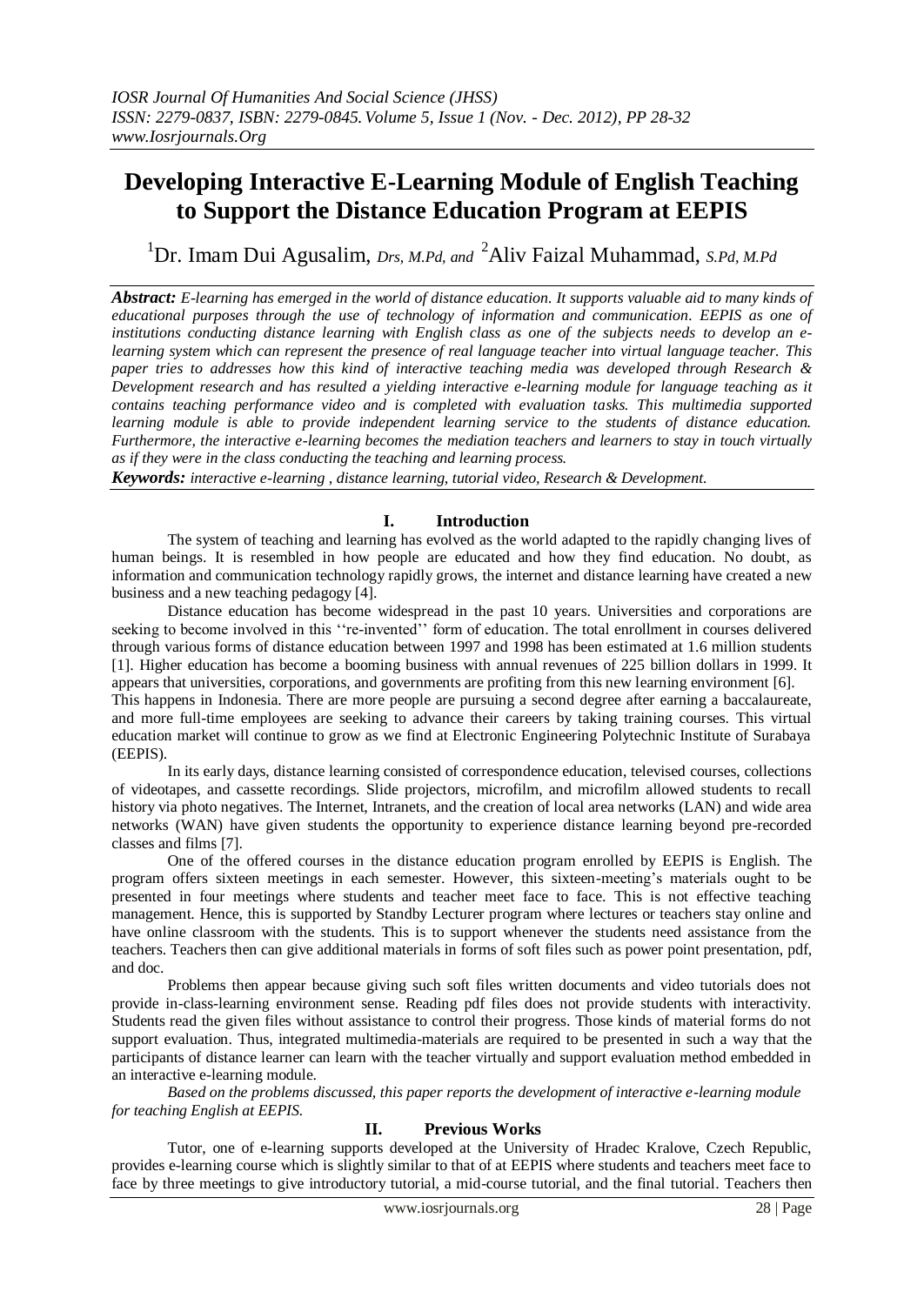give assignment where students do the assignments and have written correspondence with the teacher whenever they find difficulties in doing the assignment. Problem arises when students forget about what has been presented by the teacher during the face-to-face meeting and thus the student want to retake the explanation. Hence, the developer suggests using recorded video on the teacher's teaching performance so that the students can access the videos of the class sessions whenever they need them [5].

Instituto Politecnico Nacioal, Mexico, Mexico has been developing tools to support its project named EVA, a kind of virtual learning spaces in distance education. EVA is projected to facilitate the moves from traditional model of teaching where students have to go to the classroom, to the library, and have to participate at the time the teaching is delivering his lecture, into modernized education called virtual universities. Compared to Tutor, EVA seems to be rather advanced as Tutor offers how students interact with their teachers for specific subject while in EVA, students have access to a larger scope, say universities, where students not only deal with classroom teacher but also other parties in virtual university like that of in a real universities. EVA is now developing real time video conferencing by utilizing video-receiving devices via phone lines using powerful compression algorithms. This effort is to enable students reach the speaker in real time. All of the subjects taught in this virtual university are followed by quizzes and move to a new current state of knowledge after they pass the previous one [3].

Based on the review of both researches mentioned, this paper presents a research on developing an interactive e-learning module of English for Distance Education Program at EEPIS. The module is incorporating only two elements of both previous works, the availability of video tutoring and evaluation sections for each chapter of the subject.

## **III. Research Method**

This research utilized Evaluative Research & Development. This method is to evaluate the process of developing a product. The product developed in this research was based on the potential problems. The problem in this case is the demand on interactive e-learning module for teaching English. The designed product was then validated through *Desk Evaluation* by some experts related to the project. After the product is revised based on the result of the *Desk Evaluation*, the product was put on an experimental research to see how significance this product made changes, and finally revising the product based on the finding of the experimentation. This Research & Development method is circular where the product is developed through some cycles until it met the need. However, to begin making the product, the seven-first-step is enough. The first seven-step is starting by formulating the problem, gathering the data of the problem including library research, designing the product, validating the design through *Desk Evaluation / Expert Validation*, Revising the design based on the *Desk Evaluation*, experimenting the product/ *Preliminary Field Testing*, and Revising the product based on the suggestion after the *Preliminary Field Testing* [2].

#### **3.1. Research & Development Cycle.**



**Figure 1.** Research & Development Cycle [8].

Figure 1 represents that the research problems were that the existing e-learning module for English class was in form of spreadsheet documents like ppt, pdf, and doc. It needs the presence of integrated multimedia e-learning module which support video tutorial of live teaching, interactivity, and evaluation system.

Subsequently, the researcher collected the data related to the problem through interview and questionnaire. The respondents were the participant of EEPIS distance education and the lecture. The students reported that they found difficulties in learning the English material only by reading the ppt, doc, and pdf files. They sometimes got bored of this kind of assignment and often ended up leaving the files. The students needed to have access to the teachers' explanation. The teacher expected to have an automatic system which can monitor the students' learning progress so that teacher does need to spend time checking and correcting students' work.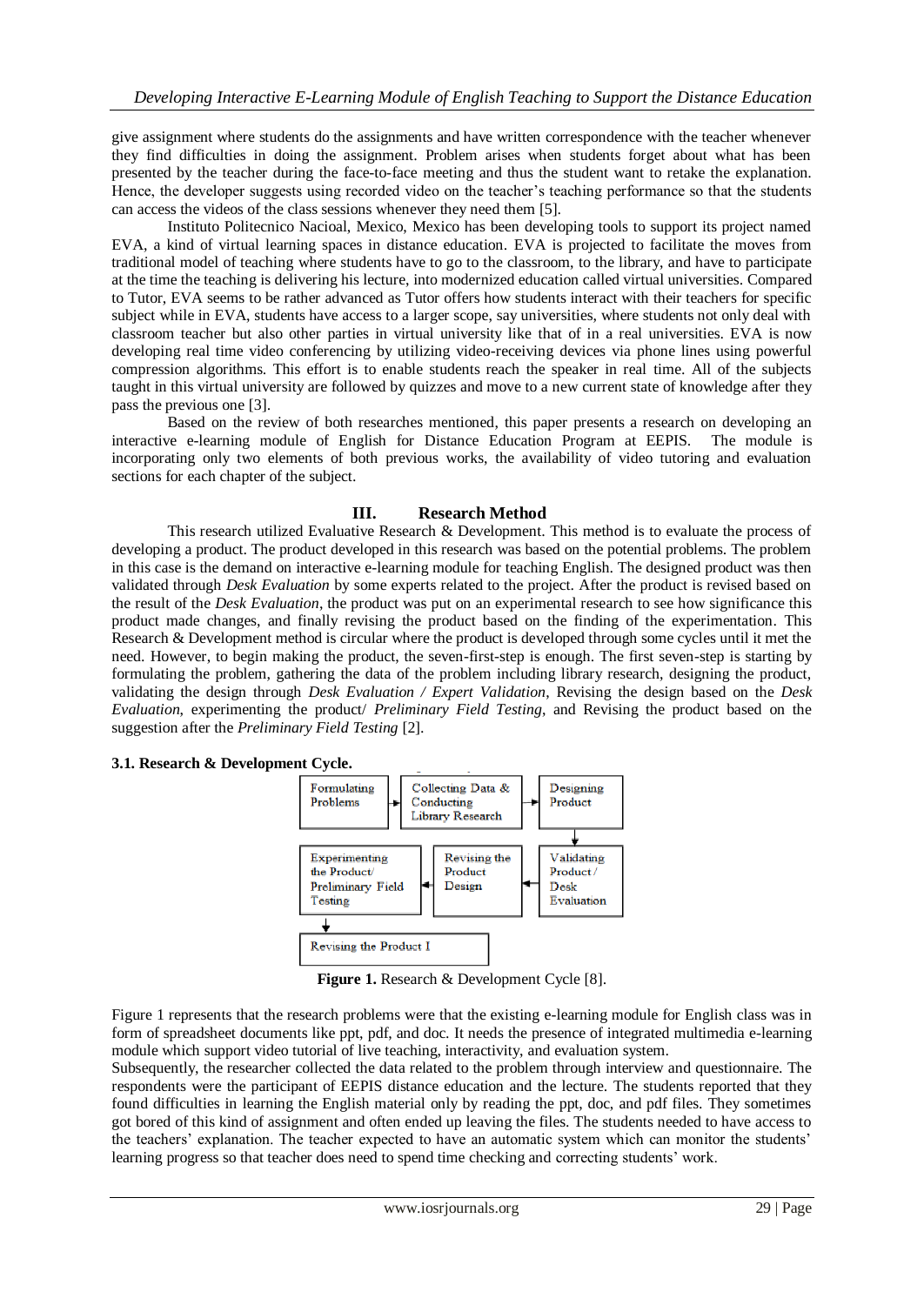To supplement the data collection, the researcher conducted library research to review related literature and to find conceptual suggestions and theory based on some previous work so that the researcher could narrow the work and to put them as consideration in developing the module. After the library research, the researcher began developing the first design of the module using Adobe Captivate 5.5. The first design of the module is shown as follows.



Figure 2. Says that the users of the module would enter the welcome page and would have to login by inserting student's ID. Successfully logging in, the users would watch the video tutorial, and then go to the short test 1. If the users fail to answer the question correctly, the users will have to watch the video tutorial again and go back to the first short test until they answer correctly and continue to short test 2, and repeat the step until short test 10. After 10 exercises, the users will be given 10 questions of material 1 complete test. The score would be stored in database for later report. Then, the users could move to the next chapter, material 2, and do the same steps as that of in material 1.

The next step was to validate the first design of the model. There were three experts to validate based on three categories, the teaching, the quizzing, and the setting of the module interface and system. Subsequent to the *Desk Validation* or validation by some experts, The first design of the module was then revised and will be put on trial in an experimental research. The data during the experimental research would be acquired through interview and questionnaire to the respondents. The gathered data would then be used to revise the module.

## **IV. Findings**

The findings are focused on reporting the development of the interactive e-learning module for teaching English materials. After the *Desk Validation*, the experts suggested revising the following items:

1. The button used was still the default button. This kind of button was not interesting. The expert suggested using image based button or flash based button as there are numerous beautiful buttons to support the look of the slide.

2. The evaluation system, especially the short test after each material should be not only in form of multiple choices because within multiple choice tests the users have four opportunities to select the options. That means although the users are redirected to the video tutorial to watch again when they fail to answer correctly, they possibly choose away one until they choose the best answer. There should be another kinds of test like close gaps where user input an answer to the question. By using this close gaps question, we will know whether the users are really able to answer the questions.

3. When the users fail to answer the short test correctly, and that they have to go back to the previous slide to watch the video, it is better that users do not get control over the video timeline. The users should be forced to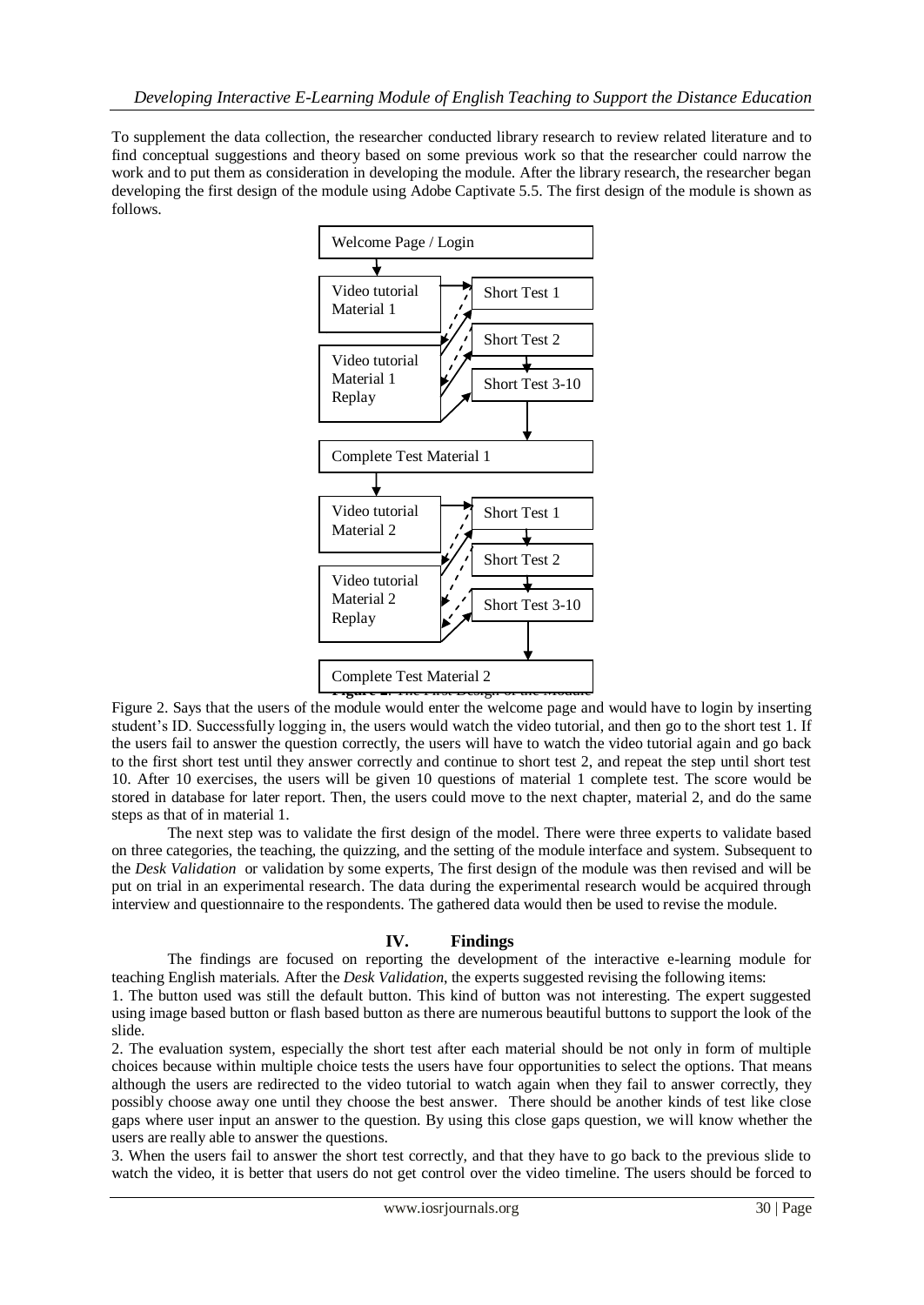watch the entire video. That also means that the button to go back to the short test must appear when the video tutorial is finished. To accomplish this, the video should be set to automatically playing back when the slide is starting.

4. The teaching performance in the video tutorial was slightly boring because the backdrop used was only classroom wall and the board. It is alright to try to represents how real classroom is emerged in this video tutorial, but the main goal is to keep the users interested and not easily get bored of. By that consideration, a little adjustment is required. Taking the scene in outdoor setting is recommended.

5. The background used in the slides of the modules was only using one style background, green. The master slide should have more variations to keep the appearance eye catching for the users.

The interactive e-learning module was then revised based on the suggestions by the experts. The module was put on trial in which the students of EEPIS's distance Education tried to use the module. The data about their response toward the module was collected through unstructured interview and questionnaire.

It was reported that more than 70% users agreed that they could learn better using the interactive e-learning module. However, there were still flaws to be revised. The students suggested some improvements for the module:



**Figure 3.** Revised Design from Preliminary Field Testing.

1. There was no instruction on how to use the module. There ought to be a general overview about the module so that users can map what they can do and explore within the module.

2. After users answered the short test, there was no a kind of feedback for the users about why an option is the correct answer while the others are incorrect. The students demanded another video tutorial which explains the answers.

3. Users who have finished the first material are unable to continue to the next level/material another time. That means that users have to take the first lesson again. Students need to be able to continue directly to the next level lessons without retaking the previous lessons.

4. The teaching performance was too formal or stiff. Students need a more interesting and entertaining teaching style by inserting some jokes while delivering the materials.